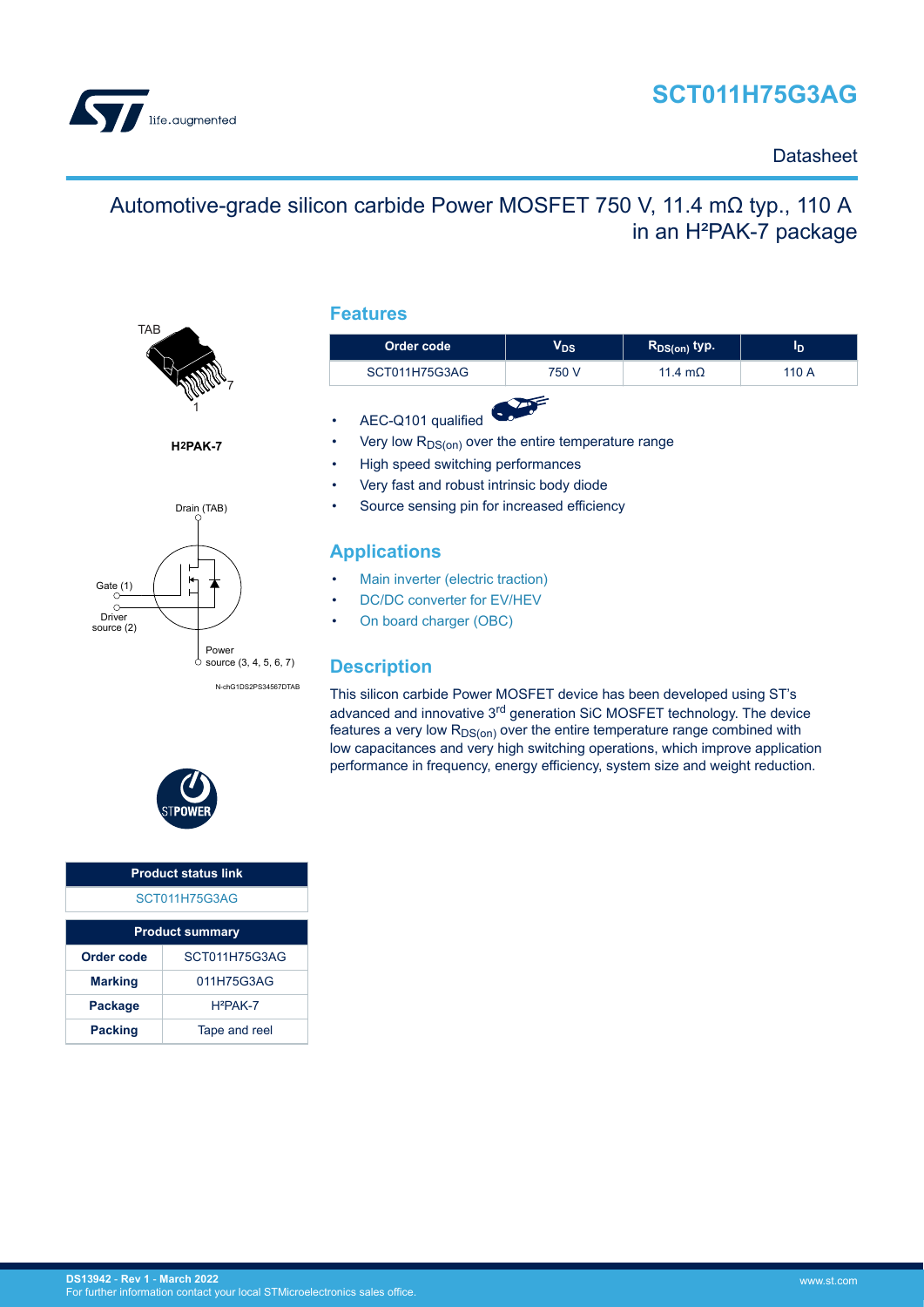# <span id="page-1-0"></span>**1 Electrical ratings**

| <b>Symbol</b>                  | <b>Parameter</b>                                                        | <b>Value</b> | <b>Unit</b>    |
|--------------------------------|-------------------------------------------------------------------------|--------------|----------------|
| $V_{DS}$                       | Drain-source voltage                                                    | 750          | $\vee$         |
|                                | Gate-source voltage                                                     | $-10$ to 22  |                |
| $V_{GS}$                       | Gate-source voltage (recommended operating values)                      | $-5$ to 18   | $\vee$         |
|                                | Gate-source transient voltage, $t_p$ < 1 µs, t ≤ 10 hours over lifetime | $-11$ to 25  |                |
| $I_D(1)$                       | Drain current (continuous) at $T_c = 25 °C$                             | 110          | $\overline{A}$ |
|                                | Drain current (continuous) at $T_C = 100 °C$                            | 110          |                |
| I <sub>DM</sub> <sup>(2)</sup> | Drain current (pulsed)                                                  | 489          | $\overline{A}$ |
| $P_{TOT}$                      | Total power dissipation at $T_C = 25$ °C                                | 652          | W              |
| $T_{\text{stg}}$               | Storage temperature range                                               | $-55$ to 175 | $^{\circ}C$    |
| $T_{\text{J}}$                 | Operating junction temperature range                                    |              | $^{\circ}C$    |

#### **Table 1. Absolute maximum ratings**

*1. ID is limited by package.*

*2. Pulse width is limited by safe operating area.*

#### **Table 2. Thermal data**

| <b>Symbol</b>                | <b>Parameter</b>                        | Value | Unit          |
|------------------------------|-----------------------------------------|-------|---------------|
| $\mathsf{R}_{\mathsf{thJC}}$ | Thermal resistance, junction-to-case    | 0.23  | °C/W          |
| $\mathsf{R}_{\mathsf{thJA}}$ | Thermal resistance, junction-to-ambient | 50    | $\degree$ C/W |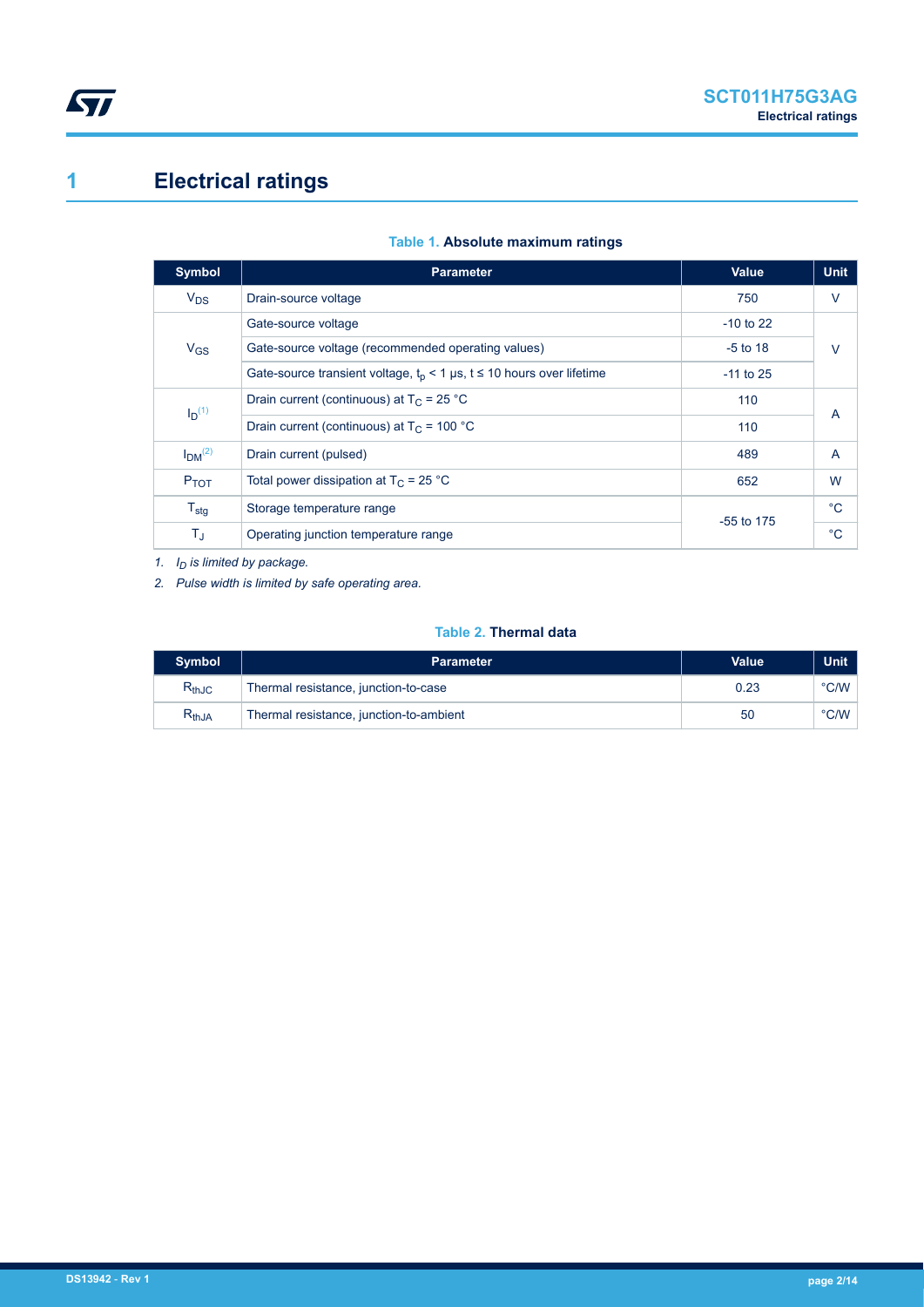## <span id="page-2-0"></span>**2 Electrical characteristics**

 $T_C$  = 25 °C unless otherwise specified.

| <b>Symbol</b>           | <b>Parameter</b>                  | <b>Test conditions</b>                                 | Min. | Typ. | Max. | <b>Unit</b> |
|-------------------------|-----------------------------------|--------------------------------------------------------|------|------|------|-------------|
| $V_{(BR)DSS}$           | Drain-source breakdown voltage    | $V_{GS} = 0$ V, $I_D = 1$ mA                           | 750  |      |      | $\vee$      |
| <b>I</b> <sub>DSS</sub> | Zero gate voltage drain current   | $V_{GS}$ = 0 V, $V_{DS}$ = 650 V                       |      |      | 10   | μA          |
| $_{\text{GSS}}$         | Gate-body leakage current         | $V_{DS} = 0$ V, $V_{GS} = -10$ to 22 V                 |      |      | ±100 | nA          |
| $V_{GS(th)}$            | Gate threshold voltage            | $V_{DS} = V_{GS}$ , $I_D = 1$ mA                       | 1.8  | 3.2  | 4.2  | $\vee$      |
| $R_{DS(on)}$            | Static drain-source on-resistance | $V_{GS}$ = 18 V, $I_D$ = 80 A                          |      | 11.4 | 15   |             |
|                         |                                   | $V_{GS}$ = 15 V, $I_D$ = 80 A                          |      | 14.4 |      | $m\Omega$   |
|                         |                                   | $V_{GS}$ = 18 V, $I_D$ = 80 A, T <sub>J</sub> = 175 °C |      | 16.3 |      |             |
|                         |                                   | $V_{GS}$ = 15 V, $I_D$ = 80 A, T <sub>1</sub> = 175 °C |      | 17.9 |      |             |

#### **Table 3. On/off states**

#### **Table 4. Dynamic**

| Symbol           | <b>Parameter</b>             | <b>Test conditions</b>                                                | Min.                     | Typ. | Max.                     | <b>Unit</b> |
|------------------|------------------------------|-----------------------------------------------------------------------|--------------------------|------|--------------------------|-------------|
| $C_{iss}$        | Input capacitance            |                                                                       | $\overline{\phantom{a}}$ | 3831 | $\overline{\phantom{a}}$ | pF          |
| C <sub>oss</sub> | Output capacitance           | $V_{DS}$ = 400 V, f = 1 MHz, $V_{GS}$ = 0 V                           | $\overline{\phantom{a}}$ | 317  | $\overline{\phantom{a}}$ | pF          |
| C <sub>rss</sub> | Reverse transfer capacitance |                                                                       |                          | 33.6 | $\overline{\phantom{a}}$ | pF          |
| $Q_g$            | Total gate charge            | $V_{DD}$ = 400 V, V <sub>GS</sub> = -5 to 18 V, I <sub>D</sub> = 50 A |                          | 144  | $\overline{\phantom{0}}$ | nC          |
| $Q_{gs}$         | Gate-source charge           |                                                                       |                          | 47   | $\overline{\phantom{0}}$ | nC          |
| $Q_{gd}$         | Gate-drain charge            |                                                                       |                          | 43   | $\overline{\phantom{a}}$ | nC          |
| R <sub>g</sub>   | Gate input resistance        | f = 1 MHz, $I_D$ = 0 A                                                | $\overline{\phantom{a}}$ | 1.8  | $\overline{\phantom{a}}$ | Ω           |

#### **Table 5. Switching energy (inductive load)**

| <b>Symbol</b>              | 'Parameter                | Test conditions <b>T</b>                              | Min.                     | Typ. | Max. | <b>Unit</b> |
|----------------------------|---------------------------|-------------------------------------------------------|--------------------------|------|------|-------------|
| $\mathsf{E}_{\mathsf{on}}$ | Turn-on switching energy  | $V_{DD}$ = 400 V, $I_D$ = 50 A,                       | ۰                        | 137  |      | μJ          |
| $E_{\rm off}$              | Turn-off switching energy | $R_G$ = 6.8 $\Omega$ , V <sub>GS</sub> = -5 V to 18 V | $\overline{\phantom{0}}$ | 241  |      | uJ          |

#### **Table 6. Switching times**

| <b>Symbol</b> | <b>Parameter</b>    | <b>Test conditions</b>                                                         | Min. | Typ. | Max.                     | <b>Unit</b> |
|---------------|---------------------|--------------------------------------------------------------------------------|------|------|--------------------------|-------------|
| $t_{d(on)}$   | Turn-on delay time  | $V_{DD}$ = 400 V, $I_D$ = 50 A,<br>$R_G$ = 15 $\Omega$ , $V_{GS}$ = -5 to 18 V |      | 10   | $\overline{\phantom{0}}$ | ns          |
| Ţŧ            | <b>Rise time</b>    |                                                                                |      | 25   | $\overline{\phantom{0}}$ | ns          |
| $t_{d(Off)}$  | Turn-off delay time |                                                                                |      | 235  | $\overline{\phantom{a}}$ | ns          |
| t,            | Fall time           |                                                                                | ٠    | 8    | $\overline{\phantom{0}}$ | ns          |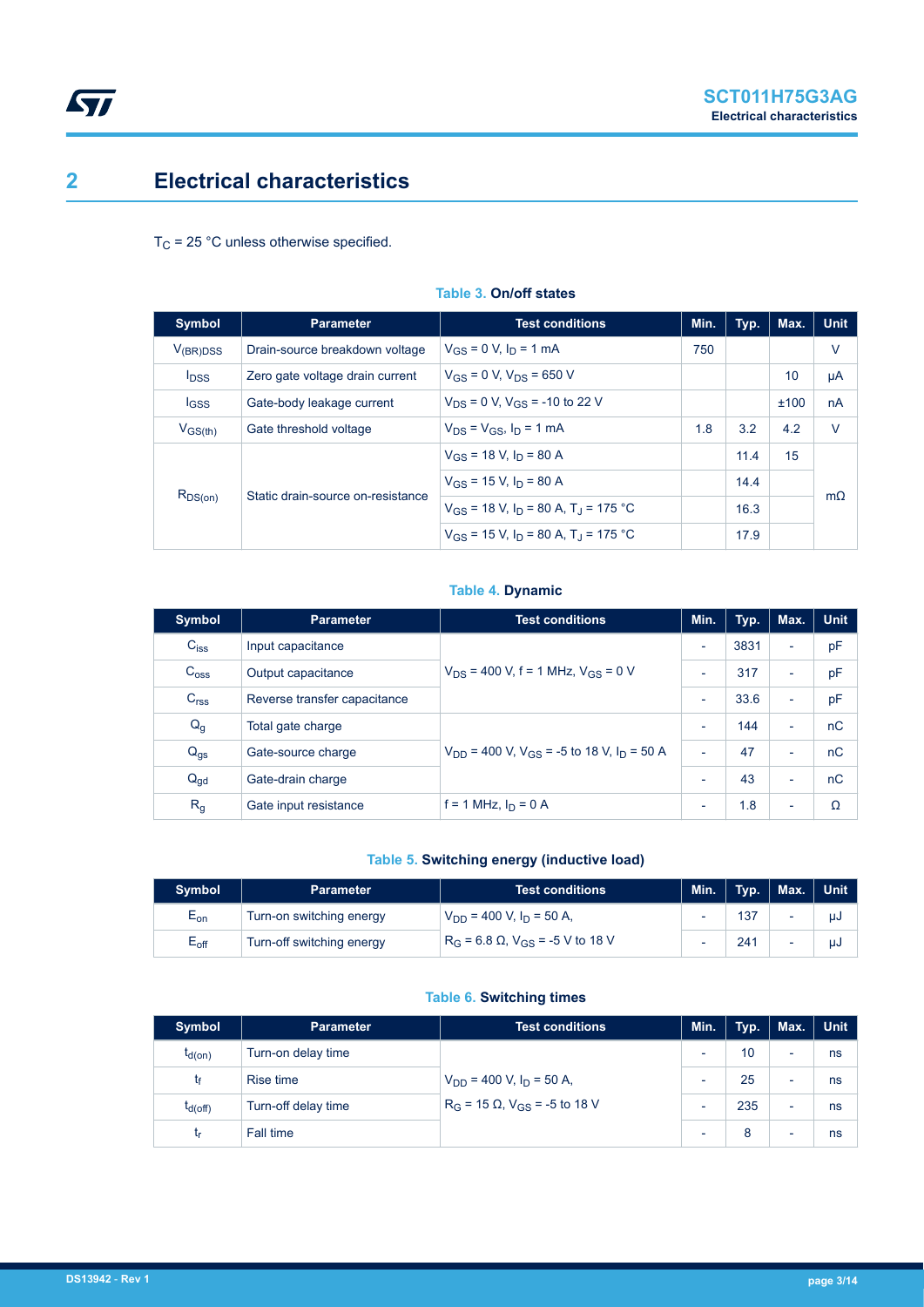| <b>Symbol</b>  | <b>Parameter</b>                 | <b>Test conditions</b>                                                                                 | Min.                     | Typ. | Max. | <b>Unit</b> |
|----------------|----------------------------------|--------------------------------------------------------------------------------------------------------|--------------------------|------|------|-------------|
| $I_{SD}^{(1)}$ | Continuous diode forward current | $T_C = 25 °C$                                                                                          | $\overline{\phantom{0}}$ |      | 110  | A           |
|                |                                  | $T_C = 100 °C$                                                                                         | $\overline{\phantom{0}}$ |      | 110  |             |
| $V_{SD}$       | Diode forward voltage            | $I_{SD}$ = 50 A, $V_{GS}$ = 0 V                                                                        | $\overline{\phantom{0}}$ | 2.5  |      | v           |
| $t_{rr}$       | Reverse recovery time            | $I_{SD}$ = 50 A, di/dt = 1000 A/µs,<br>$V_{DD}$ = 400 V, R <sub>G</sub> =6.8 Ω, V <sub>GS</sub> = -5 V | $\overline{\phantom{0}}$ | 25   |      | ns          |
| $Q_{rr}$       | Reverse recovery charge          |                                                                                                        | $\overline{\phantom{0}}$ | 235  |      | nC          |
| <b>IRRM</b>    | Reverse recovery current         |                                                                                                        | $\overline{\phantom{0}}$ | 14   |      | A           |

#### **Table 7. Reverse SiC diode characteristics**

*1. ISD is limited by package.*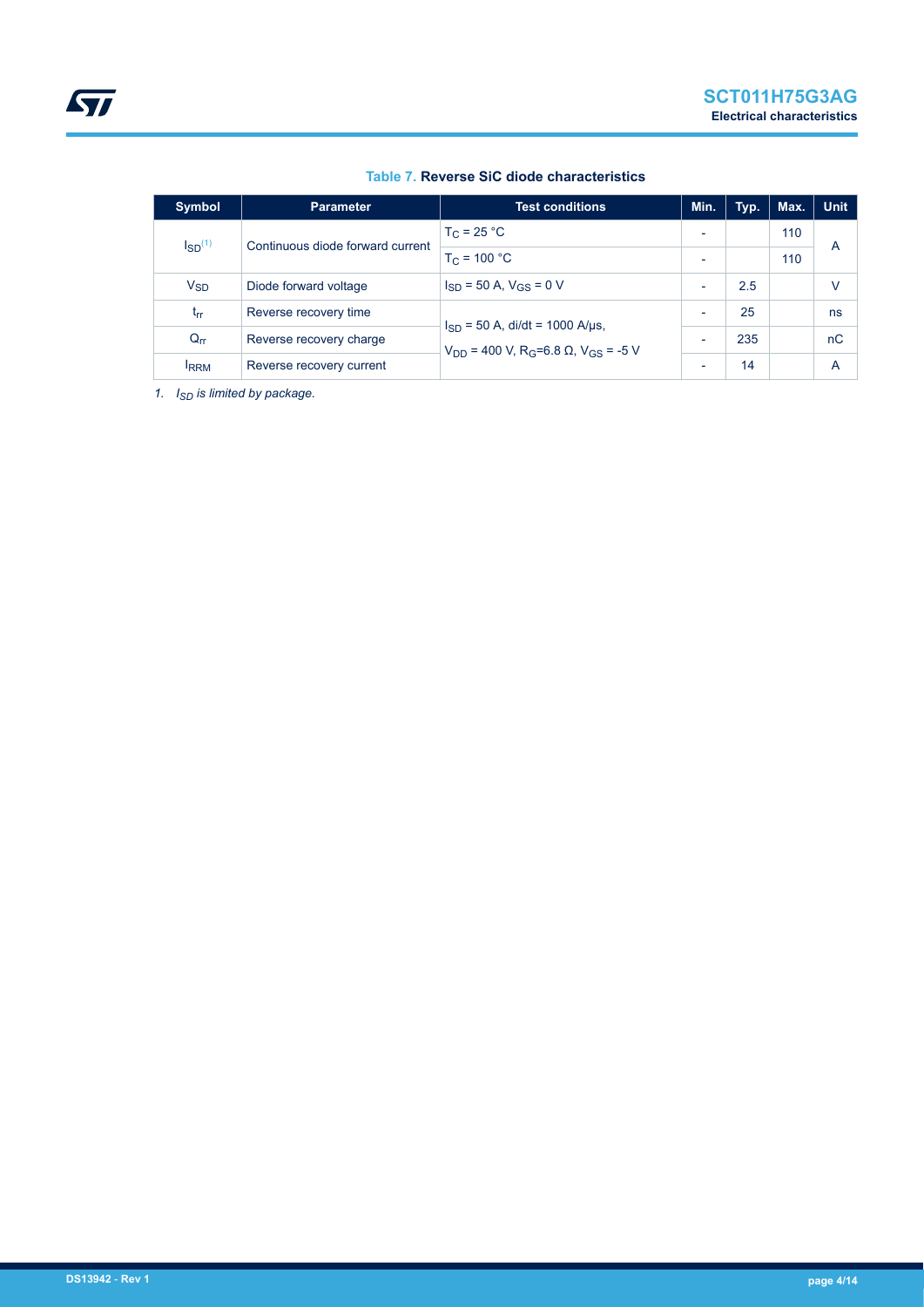### **2.1 Electrical characteristics (curves)**

<span id="page-4-0"></span>*kyi* 









**Figure 6. Total power dissipation** GADG230220221213PDT 600 400 200  $0<sub>L</sub>$ 0 50 100 150 P<sub>TOT</sub> (W)  $\vec{\mathsf{T}}_{\mathrm{C}}$  (°C)  $T_J$ = 175 °C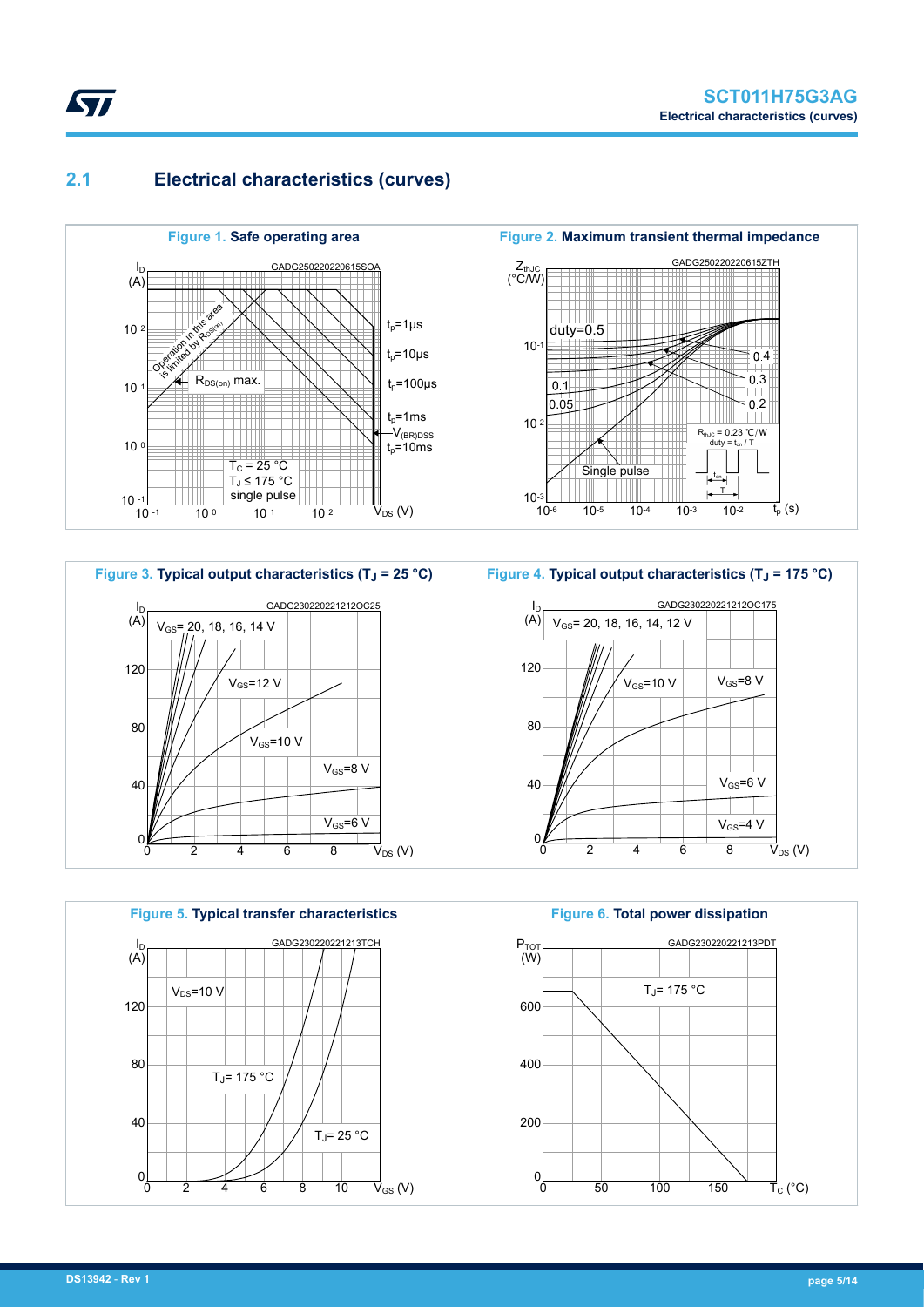





**Figure 10. Typical switching energy vs gate resistance**





**STI**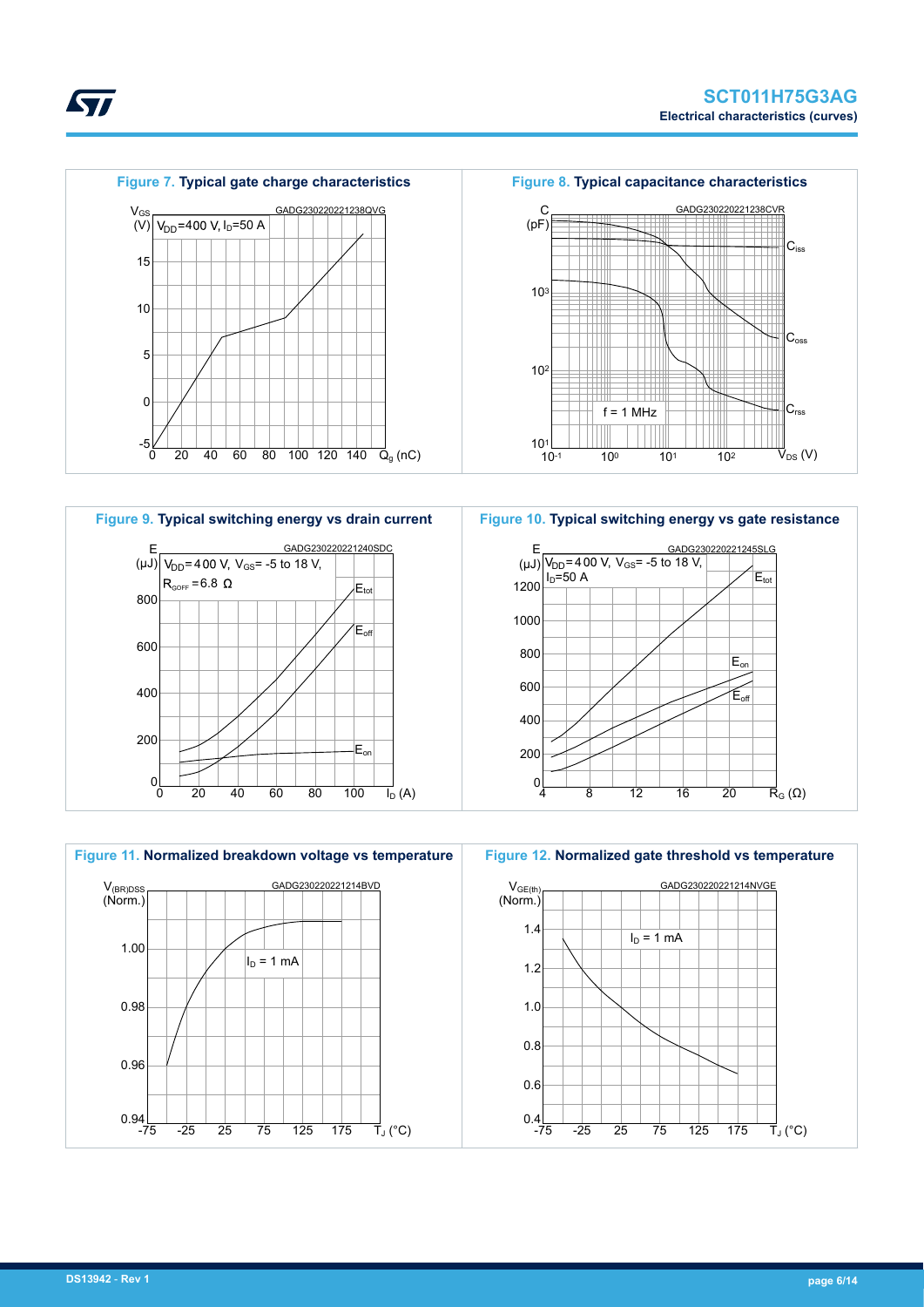



ST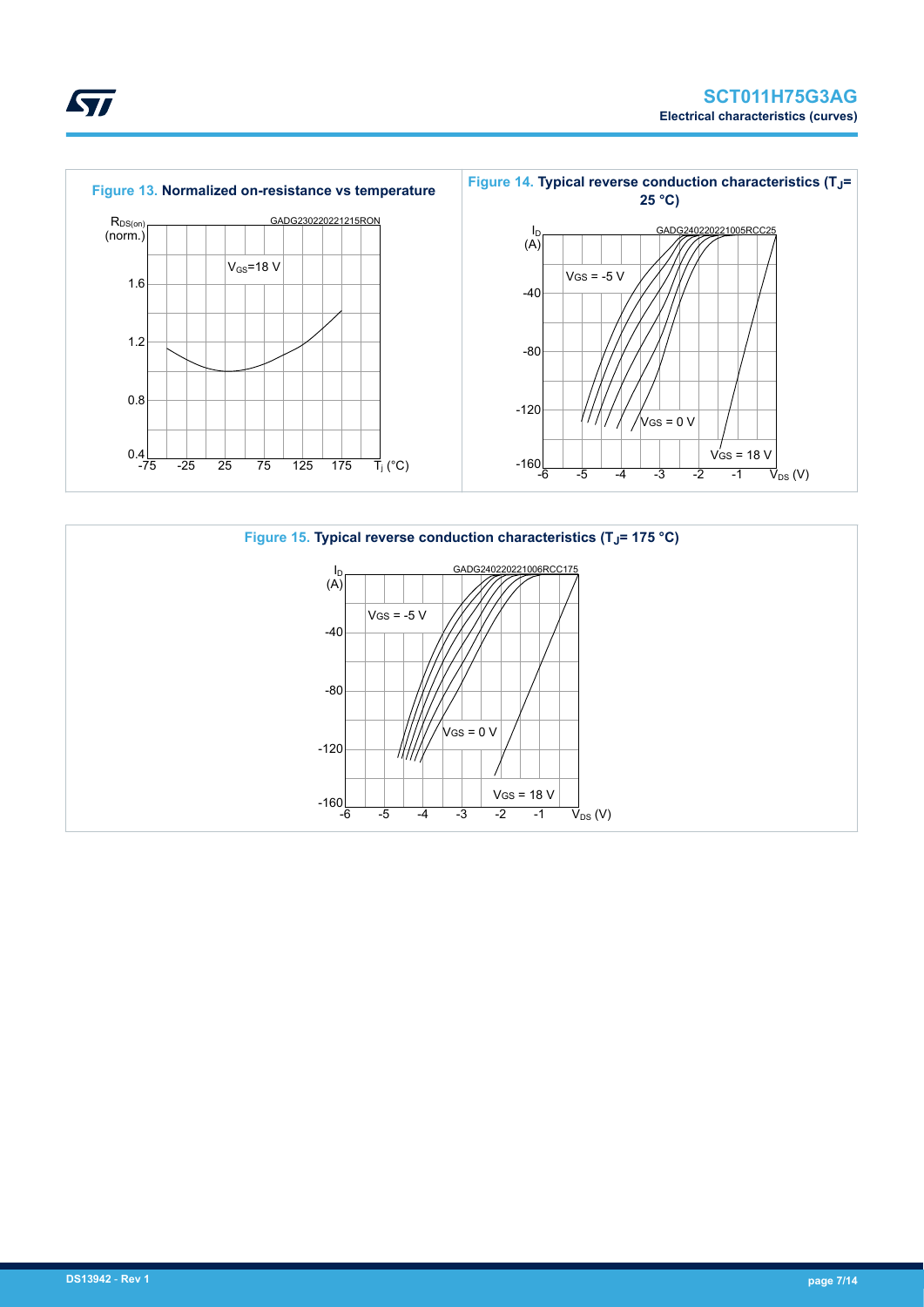<span id="page-7-0"></span>ST

## **3 Package information**

In order to meet environmental requirements, ST offers these devices in different grades of [ECOPACK](https://www.st.com/ecopack) packages, depending on their level of environmental compliance. ECOPACK specifications, grade definitions and product status are available at: [www.st.com.](http://www.st.com) ECOPACK is an ST trademark.

### **3.1 H²PAK-7 package information**

**Figure 16. H²PAK-7 package outline**







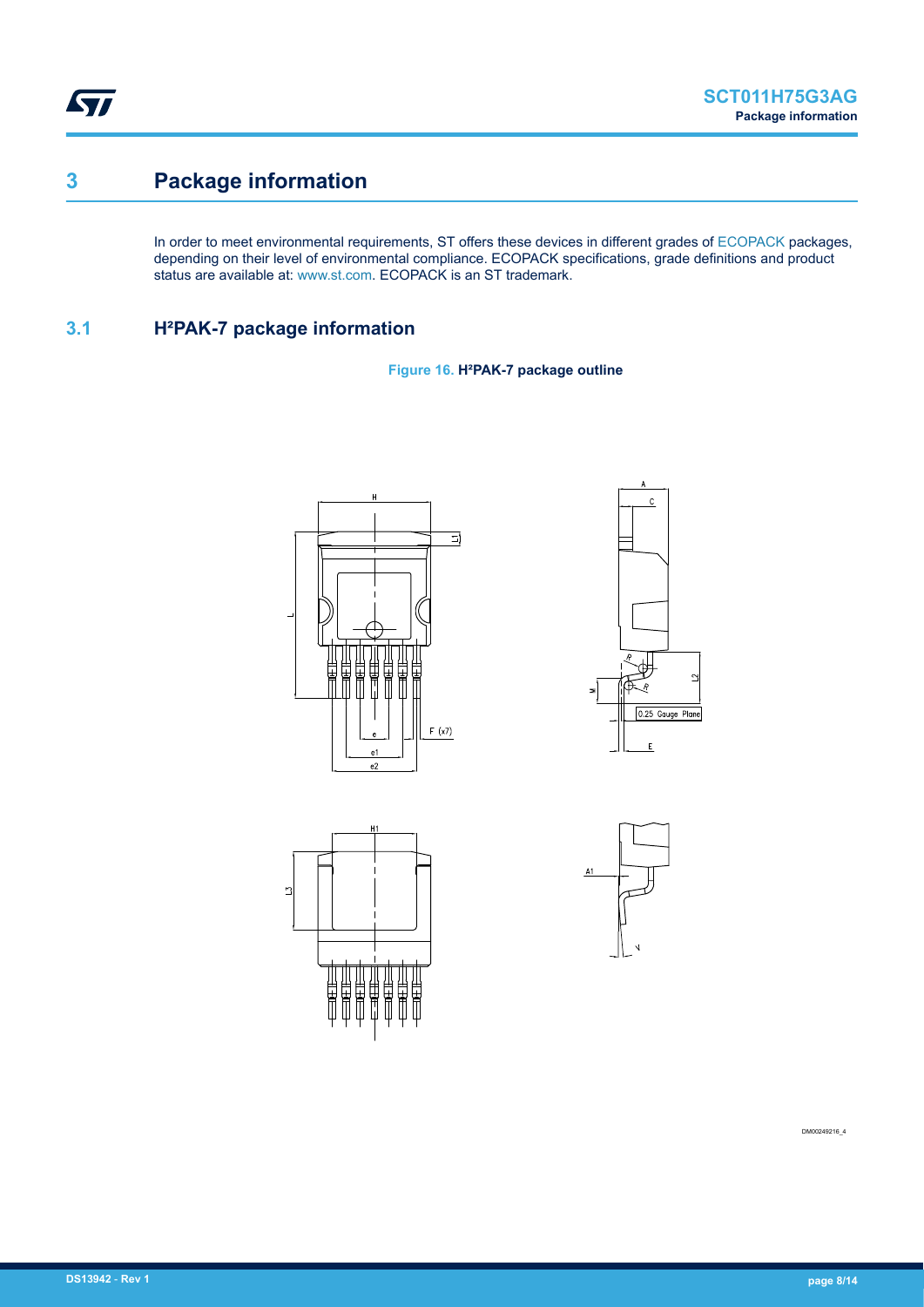| Dim.           | $\mathop{\text{mm}}\nolimits$ |             |  |
|----------------|-------------------------------|-------------|--|
|                | Min.                          | Max.        |  |
| $\mathsf{A}$   | 4.30                          | 4.80        |  |
| A1             | 0.03                          | 0.20        |  |
| $\mathbf C$    | 1.17                          | 1.37        |  |
| ${\bf e}$      | 2.34                          | 2.74        |  |
| e <sub>1</sub> | 4.88                          | 5.28        |  |
| e2             | 7.42                          | 7.82        |  |
| E              | 0.45                          | 0.60        |  |
| $\mathsf F$    | $0.50\,$                      | 0.70        |  |
| $\mathsf H$    | 10.00                         | 10.40       |  |
| H1             | 7.40                          | 7.60        |  |
| $\mathsf L$    | 14.75                         | 15.25       |  |
| L1             | 1.27                          | 1.40        |  |
| L2             | 4.35                          | 4.95        |  |
| L3             | 6.85                          | 7.25        |  |
| ${\sf M}$      | 1.90                          | $2.50\,$    |  |
| ${\sf R}$      | $0.20\,$                      | 0.60        |  |
| $\vee$         | $0^{\circ}$                   | $8^{\circ}$ |  |

#### **Table 8. H²PAK-7 package mechanical data**

### **Figure 17. H²PAK-7 recommended footprint**



footprint\_DM00249216\_4

*Note: Dimensions are in mm.*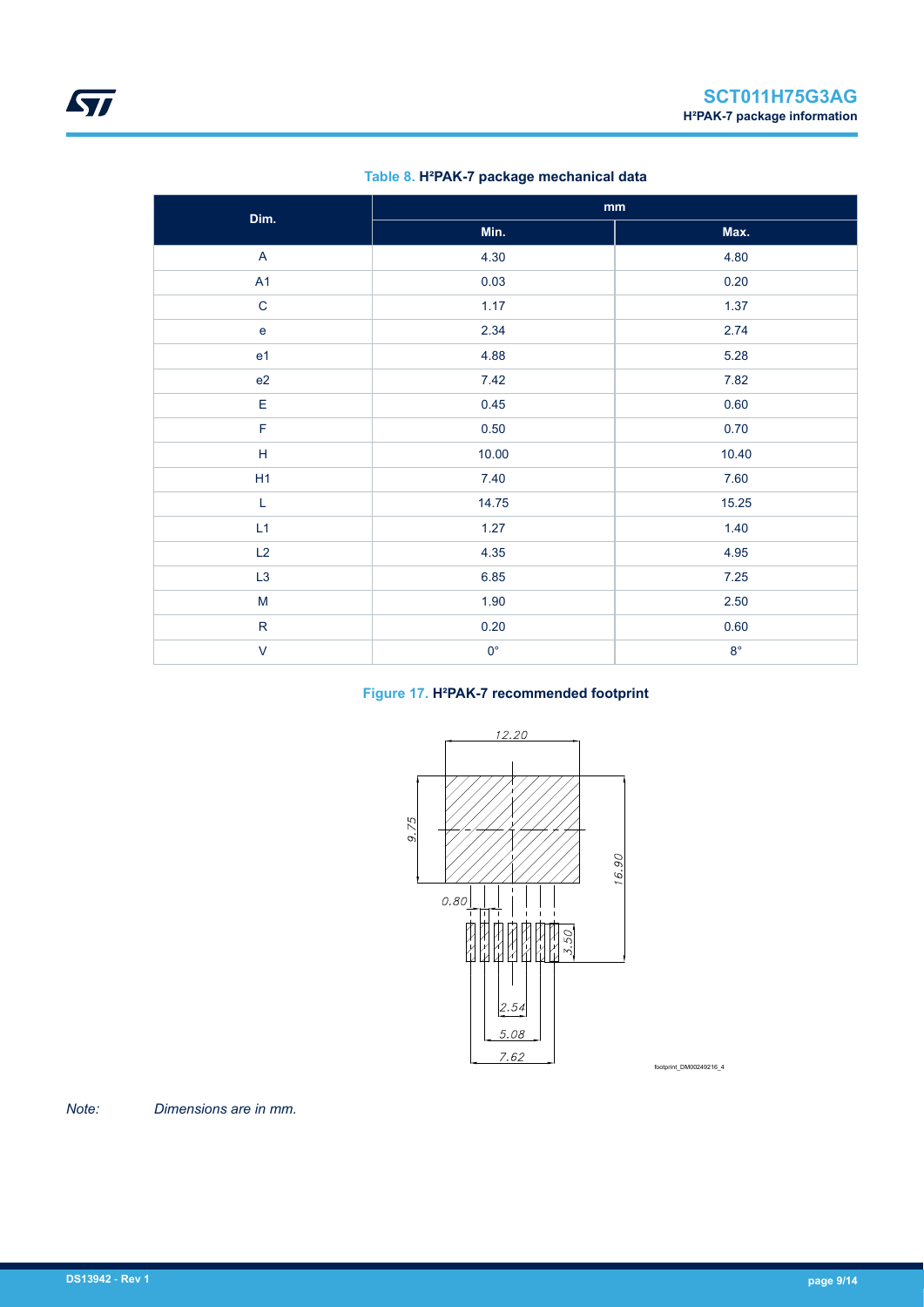### **3.2 Packing information**

<span id="page-9-0"></span>ST

#### **Figure 18. Tape outline**





AM08852v2

R



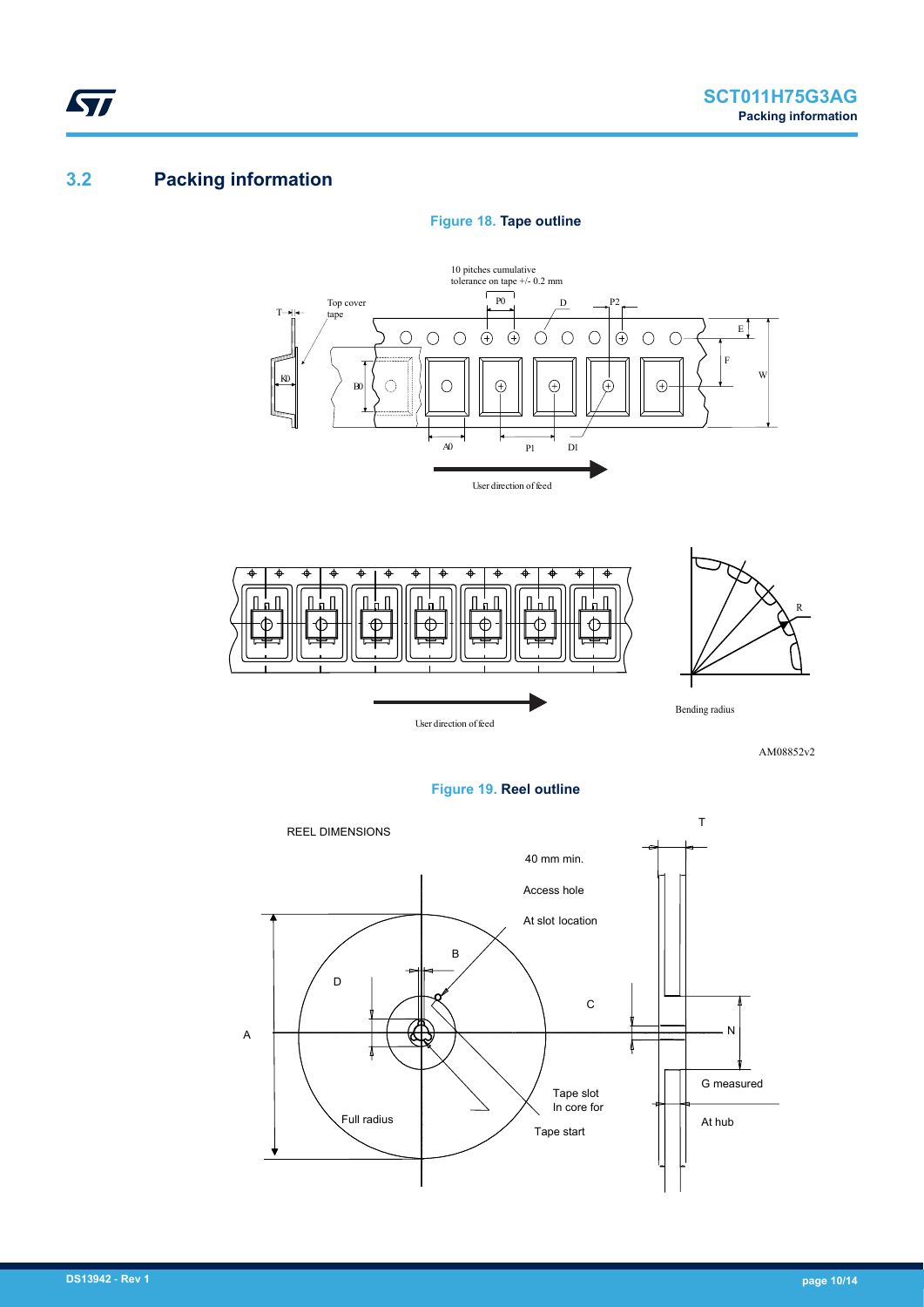|                | <b>Tape</b> |      |                      | Reel |      |  |
|----------------|-------------|------|----------------------|------|------|--|
| Dim.           |             | mm   | Dim.                 | mm   |      |  |
|                | Min.        | Max. |                      | Min. | Max. |  |
| A <sub>0</sub> | 10.5        | 10.7 | A                    |      | 330  |  |
| <b>B0</b>      | 15.7        | 15.9 | $\sf B$              | 1.5  |      |  |
| D              | 1.5         | 1.6  | $\mathsf C$          | 12.8 | 13.2 |  |
| D <sub>1</sub> | 1.59        | 1.61 | D                    | 20.2 |      |  |
| E              | 1.65        | 1.85 | G                    | 24.4 | 26.4 |  |
| $\mathsf F$    | 11.4        | 11.6 | N                    | 100  |      |  |
| K <sub>0</sub> | 4.8         | 5.0  | T                    |      | 30.4 |  |
| P <sub>0</sub> | 3.9         | 4.1  |                      |      |      |  |
| P <sub>1</sub> | 11.9        | 12.1 | <b>Base quantity</b> |      | 1000 |  |
| P <sub>2</sub> | 1.9         | 2.1  | <b>Bulk quantity</b> |      | 1000 |  |
| $\mathsf{R}$   | 50          |      |                      |      |      |  |
| T              | 0.25        | 0.35 |                      |      |      |  |
| W              | 23.7        | 24.3 |                      |      |      |  |

**Table 9. Tape and reel mechanical data**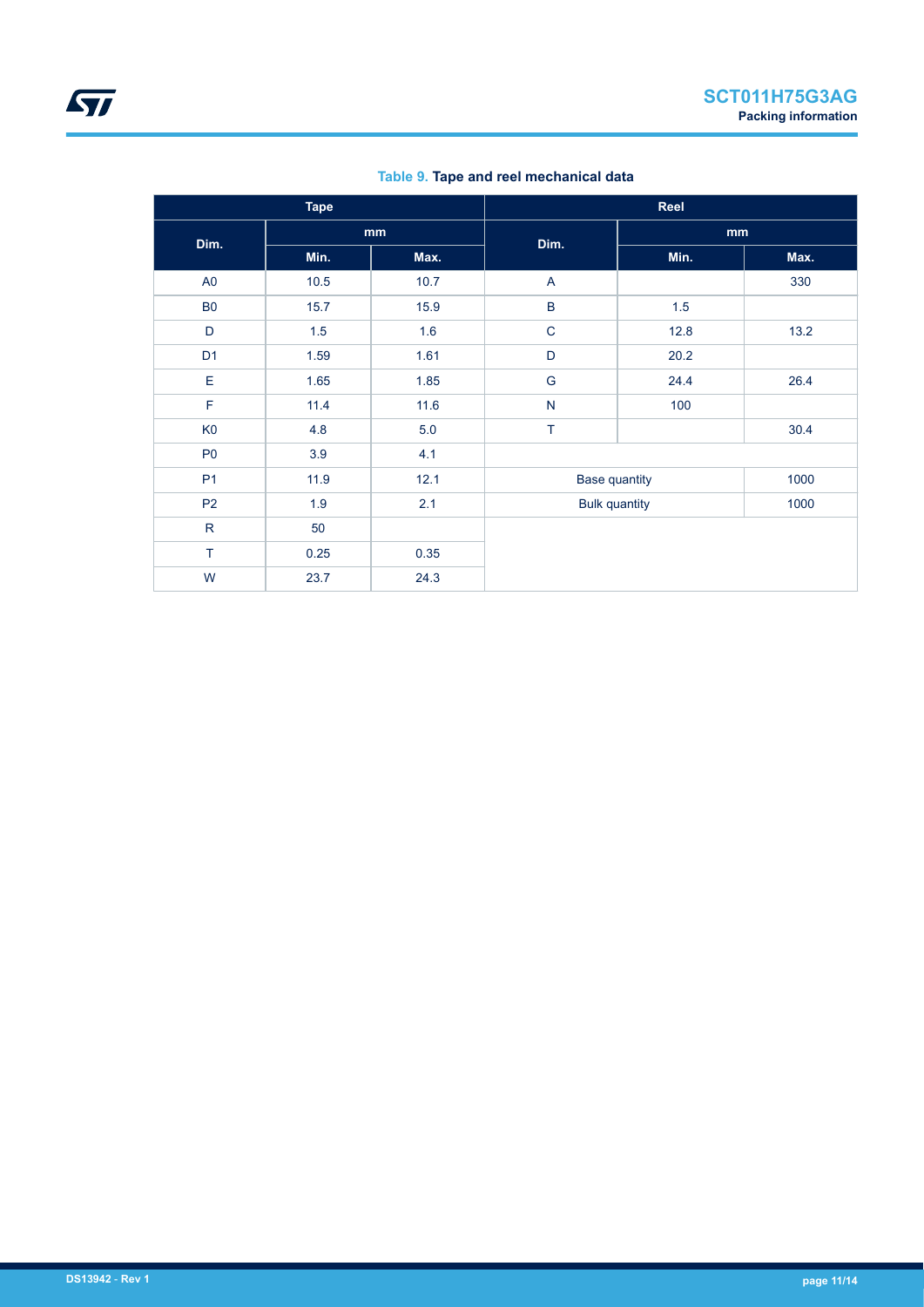## <span id="page-11-0"></span>**Revision history**

ı

#### **Table 10. Document revision history**

| <b>Date</b> | <b>Revision</b> | Changes        |
|-------------|-----------------|----------------|
| 08-Mar-2022 |                 | First release. |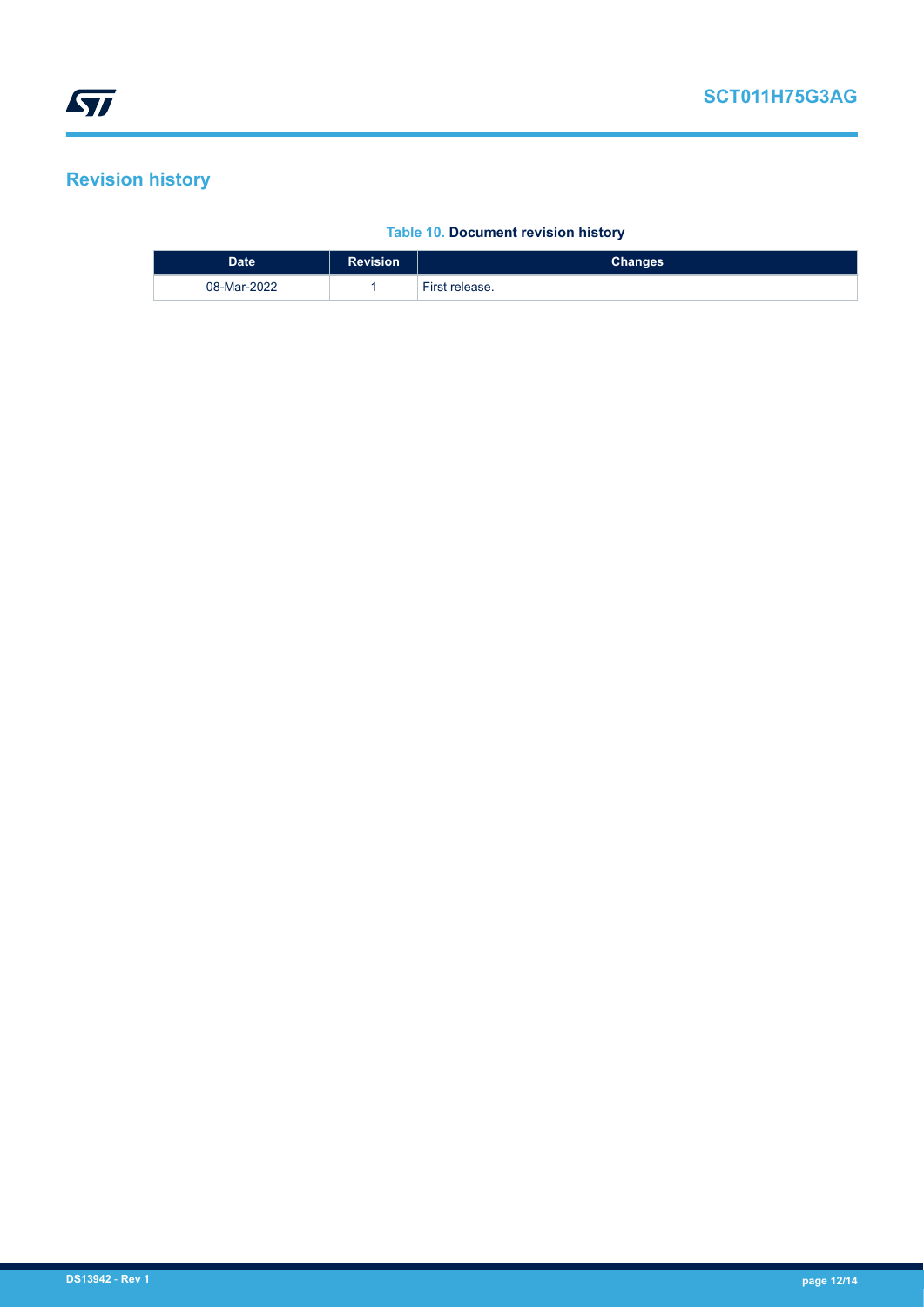

## **Contents**

| 2 <sup>7</sup> |  |  |  |
|----------------|--|--|--|
|                |  |  |  |
| 3 <sup>1</sup> |  |  |  |
|                |  |  |  |
|                |  |  |  |
|                |  |  |  |